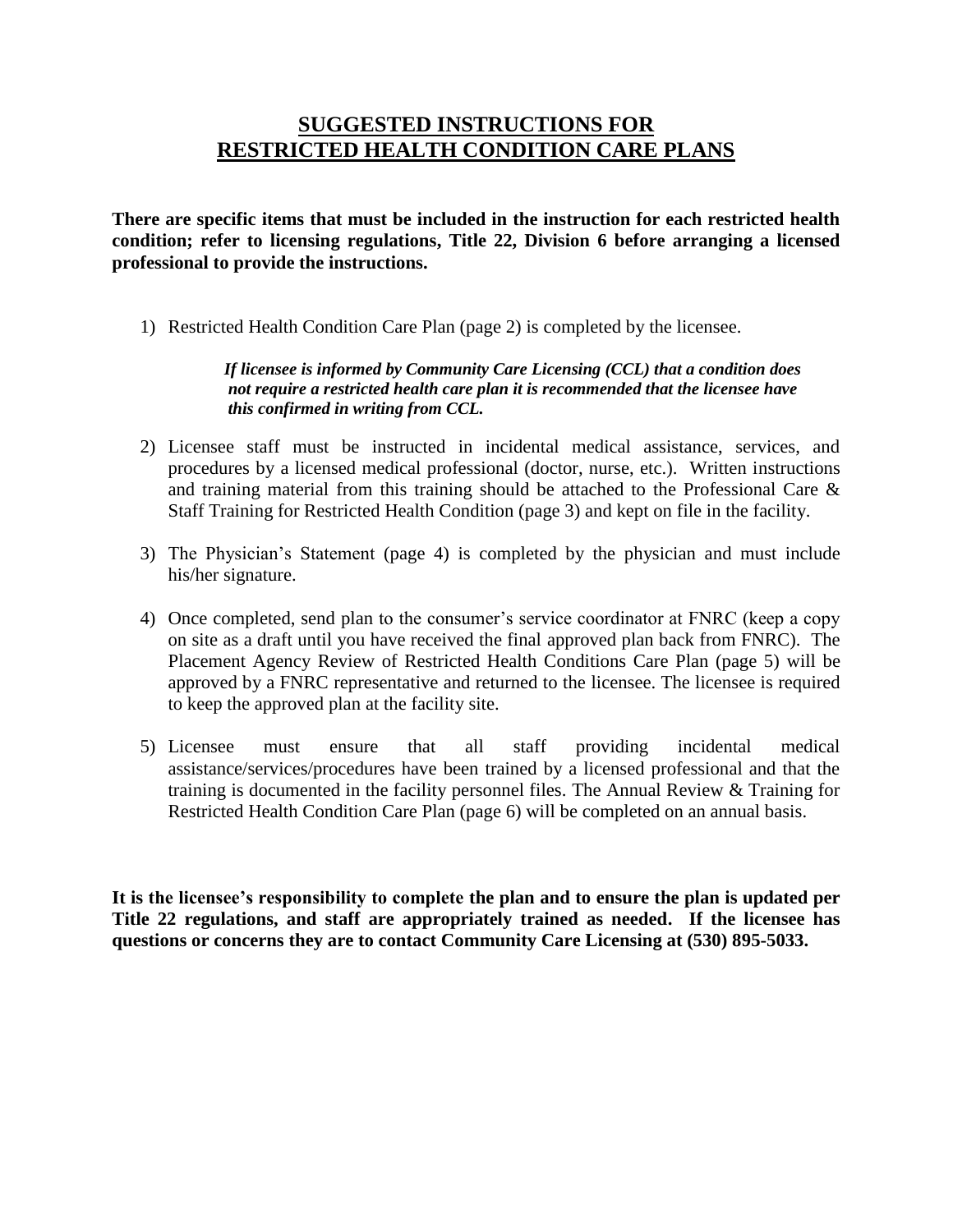#### **\_\_\_\_\_\_\_\_\_\_\_\_\_\_\_\_\_\_\_\_\_\_\_\_\_\_\_\_ (***Facility Name or Day Program***) RESTRICTED HEALTH CONDITION CARE PLAN**

Date:  $\qquad \qquad$ 

| Health Care Plan for:                                                                                 |                                                                                          |                                                                                                                                                                           |  |  |
|-------------------------------------------------------------------------------------------------------|------------------------------------------------------------------------------------------|---------------------------------------------------------------------------------------------------------------------------------------------------------------------------|--|--|
|                                                                                                       | (Consumer Name)                                                                          |                                                                                                                                                                           |  |  |
| <b>Restricted Health Condition:</b>                                                                   |                                                                                          |                                                                                                                                                                           |  |  |
|                                                                                                       | (As listed in Title 22)                                                                  |                                                                                                                                                                           |  |  |
| The following individuals participate in the plan:                                                    |                                                                                          |                                                                                                                                                                           |  |  |
| Client                                                                                                |                                                                                          |                                                                                                                                                                           |  |  |
|                                                                                                       | Authorized Representative                                                                |                                                                                                                                                                           |  |  |
|                                                                                                       | Licensee (Supplying the Licensee Company), Licensee                                      |                                                                                                                                                                           |  |  |
| <u> 1989 - Johann Barn, mars an t-Amerikaansk komponister (</u>                                       | , FNRC                                                                                   |                                                                                                                                                                           |  |  |
|                                                                                                       |                                                                                          | Medical Professional (FNP, PA-C, MD) (First & Last Name, Title)                                                                                                           |  |  |
| <b>Address</b>                                                                                        |                                                                                          | Phone                                                                                                                                                                     |  |  |
|                                                                                                       | $\epsilon$ , Other (Facility Staff, Licensed Medical Professionals, Family Members, etc) |                                                                                                                                                                           |  |  |
|                                                                                                       |                                                                                          | $\text{Other}$ (Facility Staff, Licensed Medical Professionals, Family Members, etc)<br>$\_,$ Other (Facility Staff, Licensed Medical Professionals, Family Members, etc) |  |  |
|                                                                                                       |                                                                                          |                                                                                                                                                                           |  |  |
| Medical Professional Contacts: (if an emergency call 911)<br>(related to restricted health condition) |                                                                                          |                                                                                                                                                                           |  |  |
| Name/Title:                                                                                           |                                                                                          | Telephone:                                                                                                                                                                |  |  |
|                                                                                                       |                                                                                          | Telephone:                                                                                                                                                                |  |  |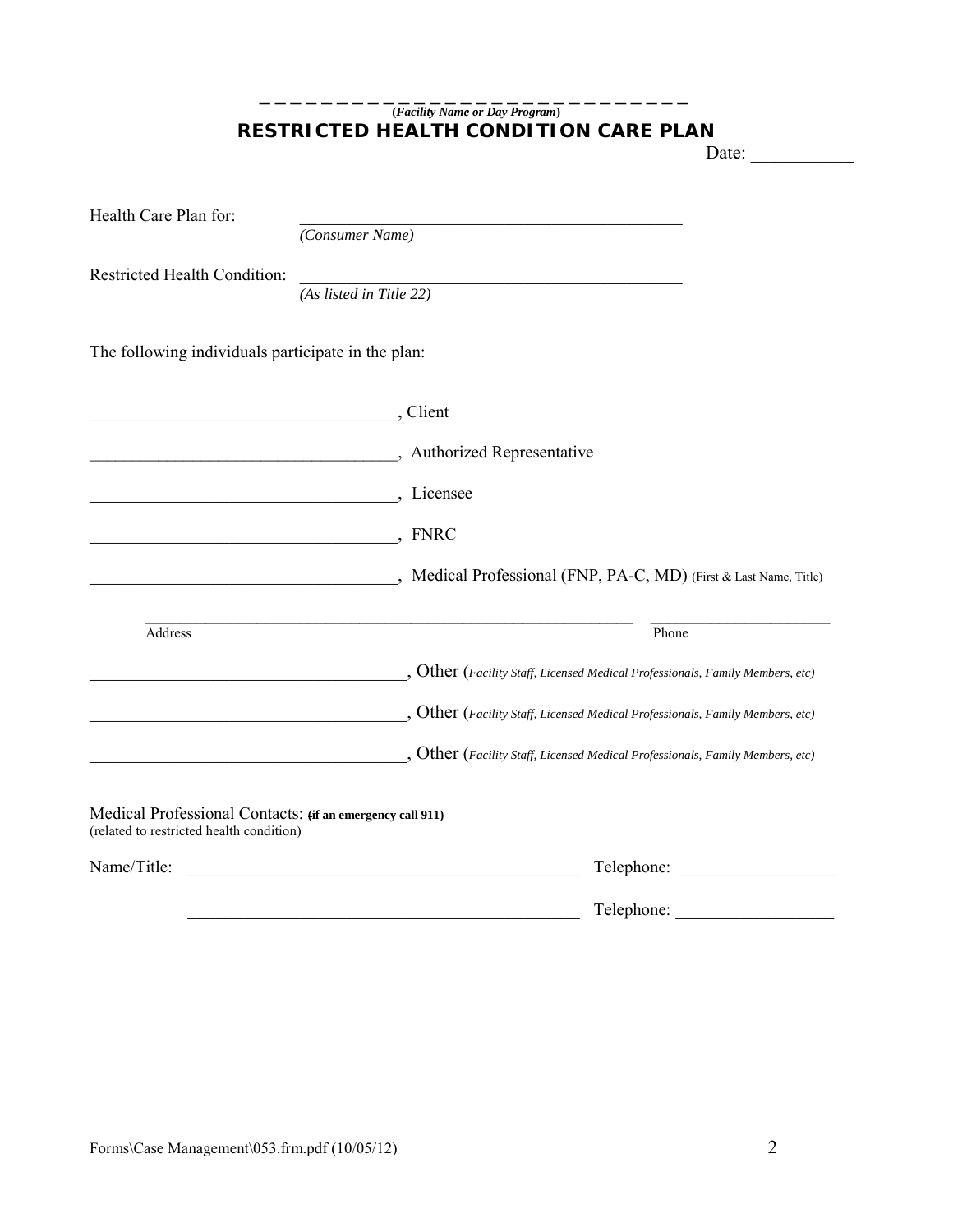## **Professional Care & Staff Training for Restricted Health Condition**

| Home Health Agency                                              |
|-----------------------------------------------------------------|
| $\Box$ Licensed Professional Performing Duties (if applicable): |
| $\Box$ Not applicable                                           |

 $\mathcal{L}_\text{max}$  and  $\mathcal{L}_\text{max}$  and  $\mathcal{L}_\text{max}$  and  $\mathcal{L}_\text{max}$ 

 $\mathcal{L}_\text{max}$  , and the set of the set of the set of the set of the set of the set of the set of the set of the set of the set of the set of the set of the set of the set of the set of the set of the set of the set of the

 $\mathcal{L}_\text{max}$  , and the set of the set of the set of the set of the set of the set of the set of the set of the set of the set of the set of the set of the set of the set of the set of the set of the set of the set of the

*(Name)*

*(Address)*

*(Telephone)* 

*(Contact Person)* 

*(Duties Performed)*

Title 22

The following facility staff has been trained to perform routine care related to the consumer's restricted health condition, as delegated by the licensed professional; to recognize objective symptoms, observable by a lay person; and how to respond to the consumer's health problems, including who to contact.

Names of facility staff who have been trained to perform incidental medical assistance:

\_\_\_\_\_\_\_\_\_\_\_\_\_\_\_\_\_\_\_\_\_\_\_\_\_\_\_\_\_\_\_\_\_\_\_\_\_\_\_\_\_\_\_\_\_\_\_\_\_\_\_\_\_\_\_\_\_\_\_\_\_\_\_\_\_\_\_\_\_

\_\_\_\_\_\_\_\_\_\_\_\_\_\_\_\_\_\_\_\_\_\_\_\_\_\_\_\_\_\_\_\_\_\_\_\_\_\_\_\_\_\_\_\_\_\_\_\_\_\_\_\_\_\_\_\_\_\_\_\_\_\_\_\_\_\_\_\_\_

| Attach additional names if applicable                                                                                                                                                                                          | <b>Attach Attendance sheet</b>                                                                  |
|--------------------------------------------------------------------------------------------------------------------------------------------------------------------------------------------------------------------------------|-------------------------------------------------------------------------------------------------|
|                                                                                                                                                                                                                                |                                                                                                 |
| procedures to be performed by the trained staff.                                                                                                                                                                               | Attach Training materials and written instructions from the licensed professional outlining the |
| Licensed professional performing training:                                                                                                                                                                                     |                                                                                                 |
| Name/Title: Laterature and the contract of the contract of the contract of the contract of the contract of the contract of the contract of the contract of the contract of the contract of the contract of the contract of the | Telephone:                                                                                      |
| Address:<br><u> 1989 - Johann John Stein, mars an deus Frankrik (f. 1989)</u>                                                                                                                                                  |                                                                                                 |
|                                                                                                                                                                                                                                |                                                                                                 |
| Additional training: <i>(if related to change in condition or care needs)</i>                                                                                                                                                  |                                                                                                 |
|                                                                                                                                                                                                                                |                                                                                                 |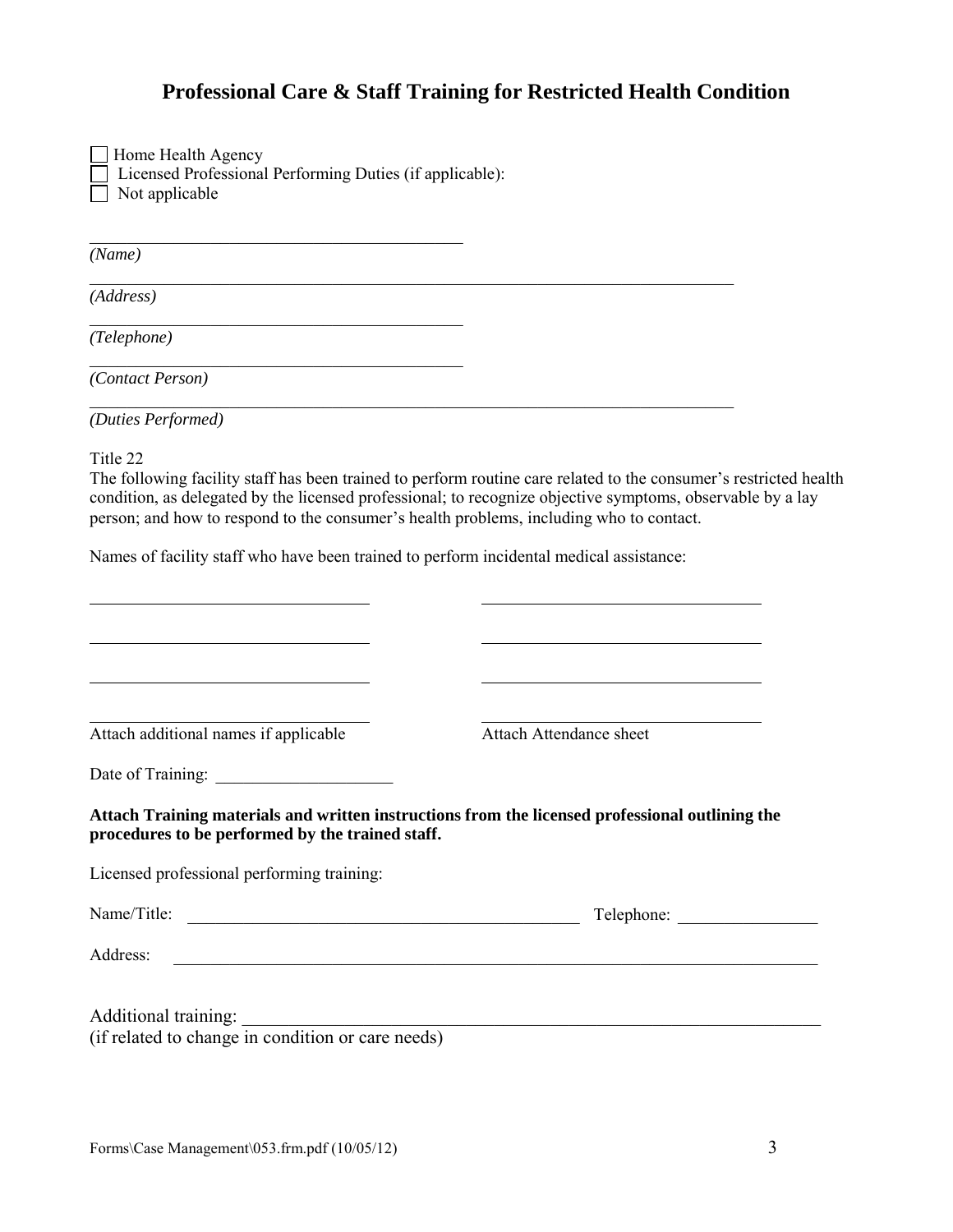#### **This section must be completed and signed by attending physician**

#### **NOTE TO PHYSICIAN**: **The condition must be chronic and stable or temporary in nature and must not require 24-hour nursing care.**

*(Consumer)* has the following medical diagnosis pertaining to this

.

Restricted Health Condition:

 $\overline{a}$ 

Specific services needed to care for this medical condition **(***attach physician orders***):**

Written instructions/procedures are attached to this plan to implement physician orders.

I, certify that this condition is either chronic and stable at this time or temporary in nature, that the consumer is able to assist, to the best of his/her ability, in the care of this condition and that 24 hour nursing care is not required. Licensee has been instructed in caring for this Restricted Health Condition. This plan meets medical scope of practice requirements.

<u> 1989 - Johann Stoff, amerikansk politiker (d. 1989)</u>

\_\_\_\_\_\_\_\_\_\_\_\_\_\_\_\_\_\_\_\_\_\_\_\_\_\_\_\_\_\_\_\_\_\_\_\_\_\_\_\_\_\_\_\_\_\_\_ *(Physician's Signature) Date*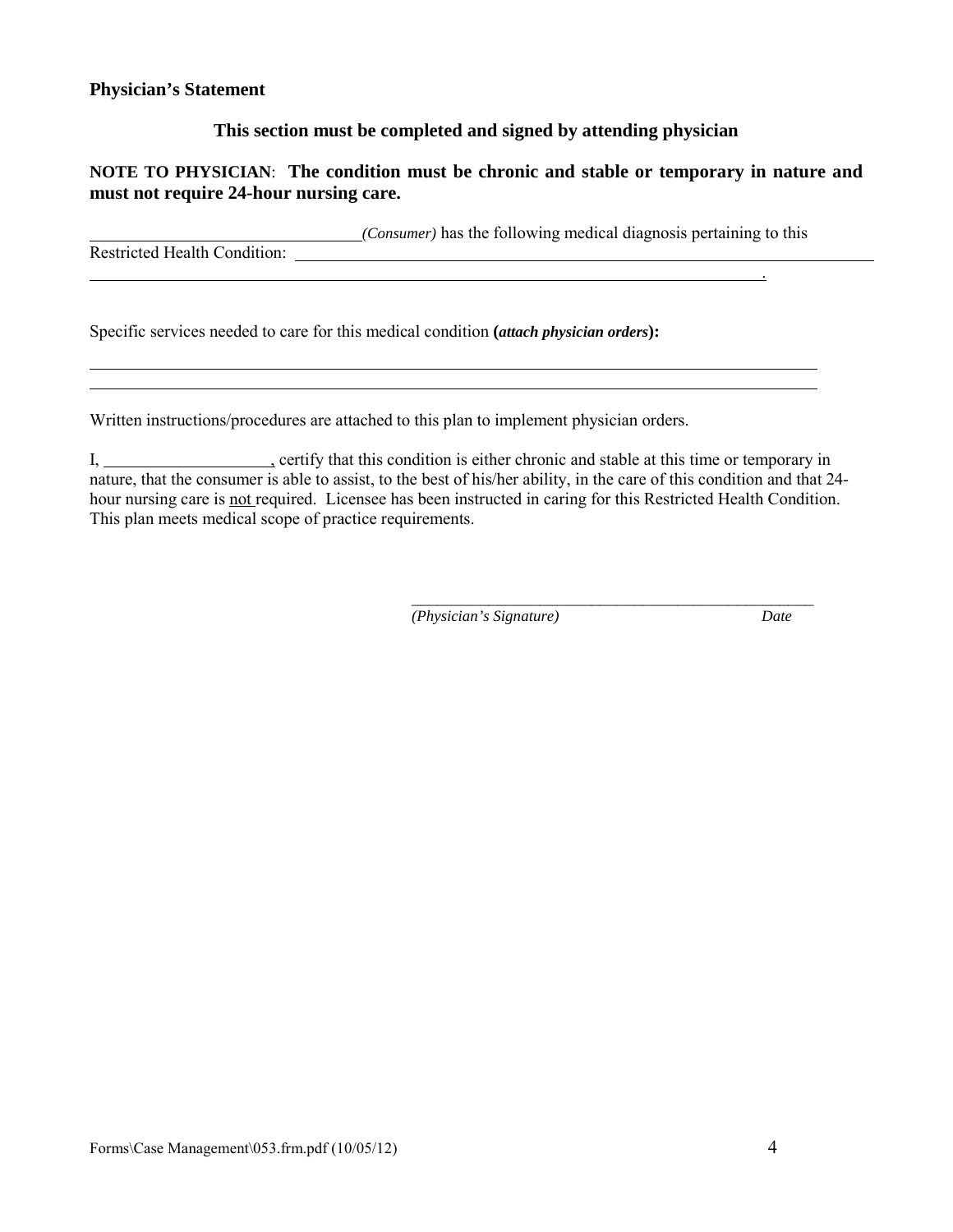# **Placement Agency Review of Restricted Health Condition Care Plan**

| Licensee signature | Date                                                             |      |
|--------------------|------------------------------------------------------------------|------|
|                    |                                                                  |      |
| Plan reviewed by:  | Nurse, Far Northern Regional Center                              | Date |
| Plan approved by:  |                                                                  |      |
|                    | Associate Director, Case Management Far Northern Regional Center | Date |